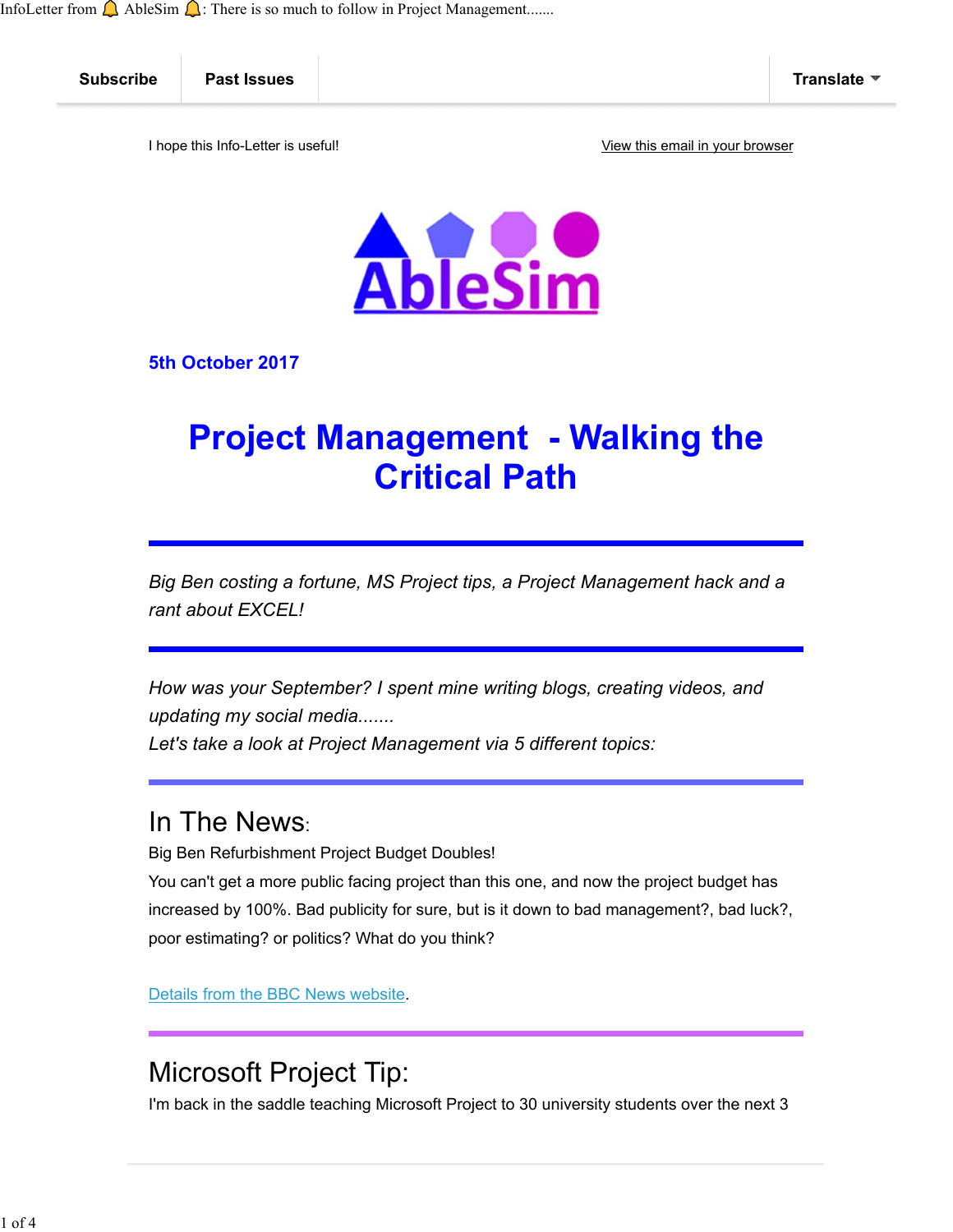Subscribe Past Issues Translate

Save paper when printing (to paper or pdf) by suppressing the legend. How? 'File', 'Print', 'Page Setup', 'Legend' tab, and select 'None'. Easy!

# Project Management:

What do you think is more important? Time? Budget? of Project Functionality? This is the 'Iron Triangle' or 'Triple Constraint' that Project Managers often deal with.

'Project Functionality' can be captured using a Work Breakdown Structure. Now the best way to do that I believe is with the project team and 'sticky notes'. Projects require good communication, and project teams develop by working together. Getting the team to 'Brainstorm' the project on sticky notes encourages both team-working and communication.

The project Manager should do this, even if they themselves understand the project content. It offers a great opportunity to observe the project team in action, and the plan then becomes the teams plan - which is great for commitment.



#### Recent Blog:

You can't manage a project with EXCEL - a rant.

This blog caused quite a stir on a Linked In group. Most people liked the post or agreed.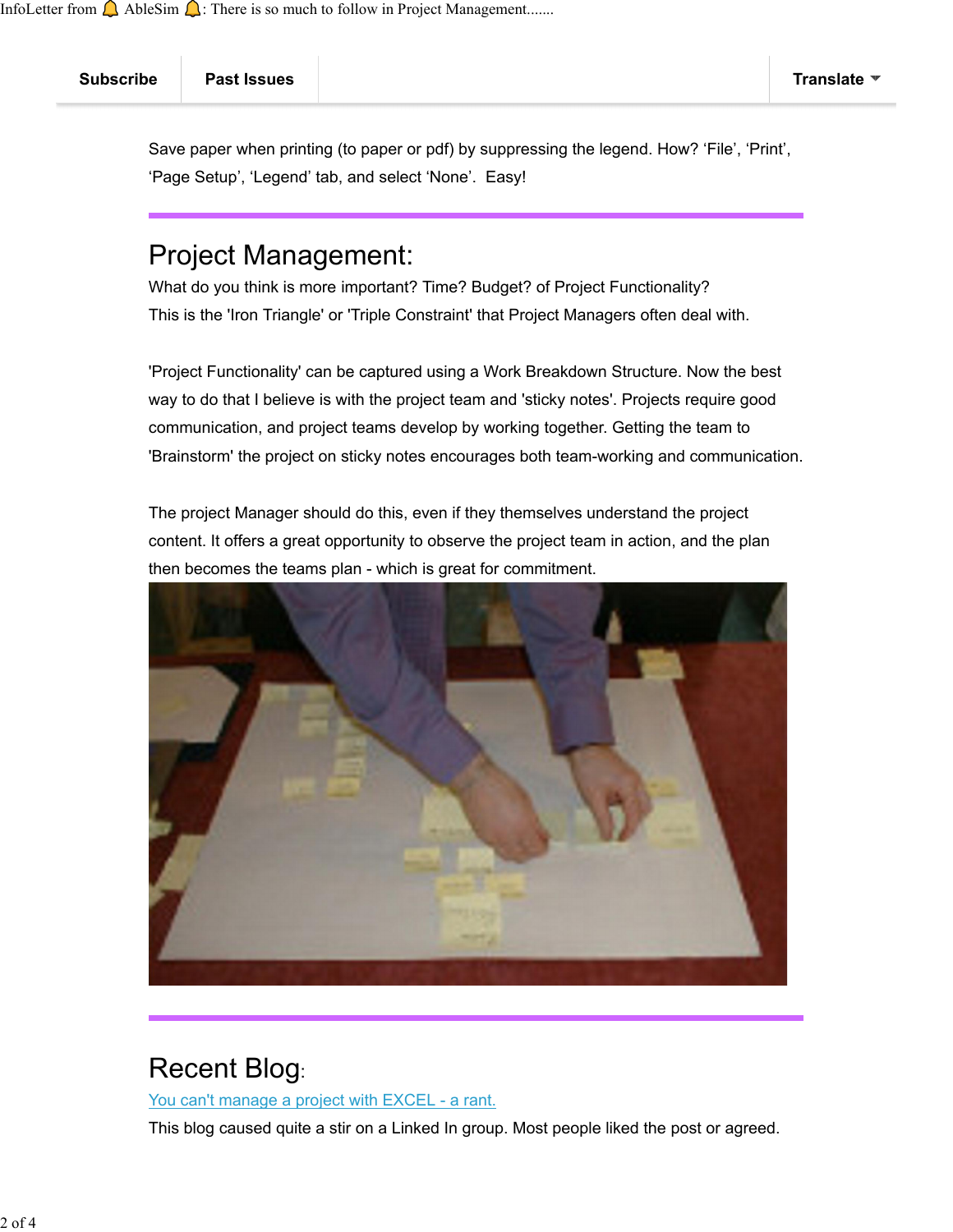## Master's Dissertation Project Support:

I always seem to have 10 Master's students to supervise, working on their final project dissertations. All of the students are researching Project Management topics, so they keep me current.

This week they are making sure that their titles and objectives are correct. This means working on the wording of the title to reflect their research, and setting out 6-9 objectives that 'tell a story' and lead the reader through the dissertation. Not such an easy task as they are discovering! (How are your projects objectives?)

Not only have I added some videos to YouTube, I've also created some blogs that help me to send a consistent message to support the students, many of whom speak English as a second language. These resources are especially useful if the students are studying remotely, or cannot meet face-to-face. Maybe you will find them useful as well.

*Thank you for reading, I hope you learnt something new! Email me with suggestions for future Info-Letters. Andrew@Ablesim.com*



## About AbleSim

Do you need a Project Management simulation for a team building event? or to give your students some experiential learning? Are you about to kick off a project and need to 'Up' your Project Management Skills? AbleSim provides online Project Management Simulations, Project Management Training and Consultancy, and remote MS Project Support.



*Copyright © 2017 AbleSim, All rights reserved.*